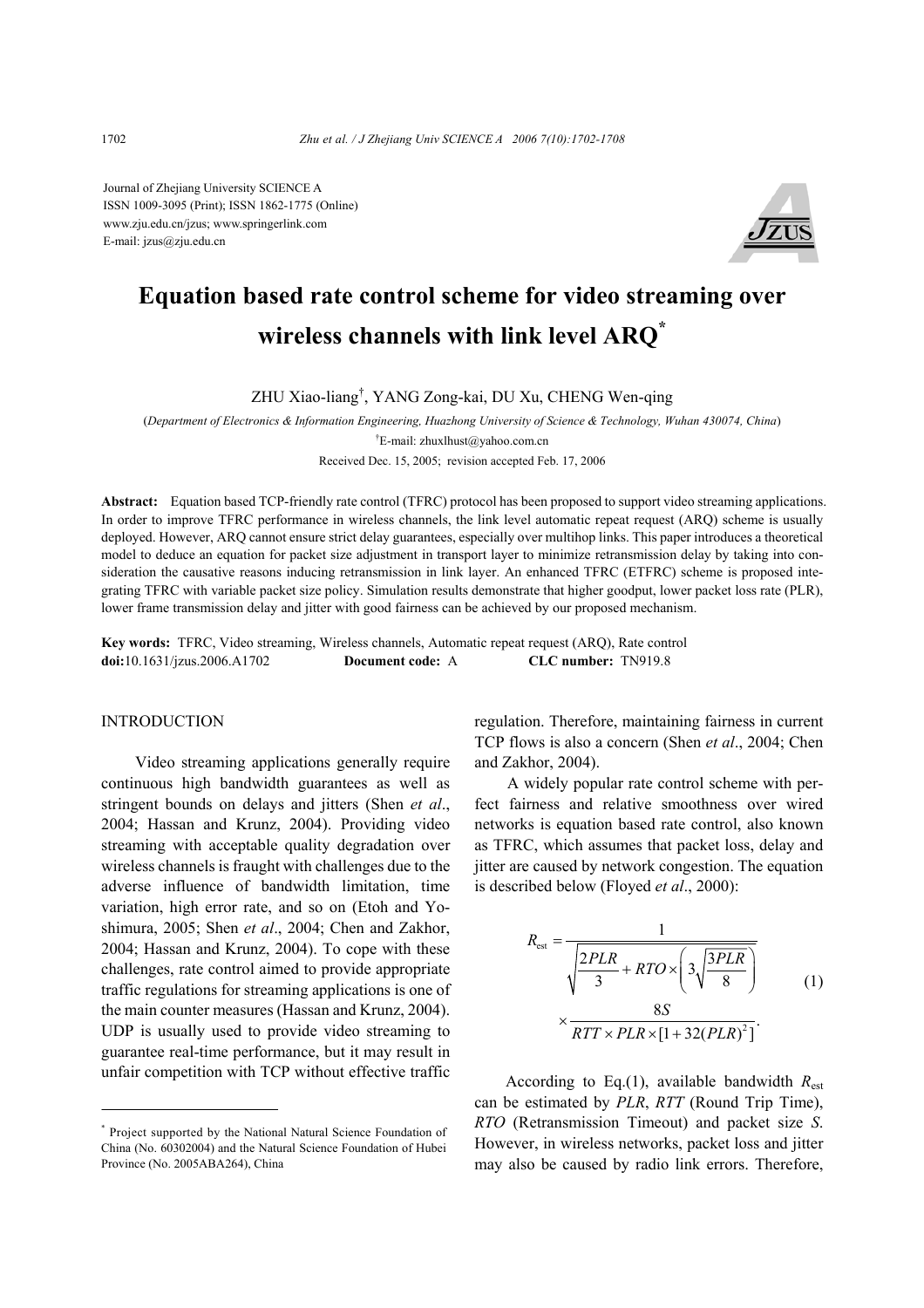when applying TFRC in wireless networks, a sender cannot identify the network congestion condition correctly, and this leads to inappropriate rate control, and then results in underutilization of the wireless channel (Chen and Zakhor, 2004). To address the issue, link layer ARQ is anticipated to be deployed. However, how to achieve strict delay guarantee using ARQ scheme is still a major consideration (Shen *et al*., 2004; Hassan and Krunz, 2004; Nadeem and Agrawala, 2004). Raptis *et al*.(2005) indicated that retransmission is the main factor increasing average packet delay. Shen *et al*.(2004) proposed an analytical model to select optimal system parameters including the maximum retransmission times of the truncated ARQ scheme and the interface buffer size. IEEE 802.11 proposes a fragmentation mechanism via partitioning large packets into smaller fragments to increase transmission reliability and decrease packet transmission delay, but it lacks adaptive mechanism to adjust fragment threshold (Nadeem and Agrawala, 2004). It is obvious that improving delay performance of TFRC over wireless links, especially over multihop links, was not well addressed in previous works.

This paper introduces an analytical model to describe video transmission over multihop wireless channels with link level ARQ. An equation for adjusting packet size in transport layer is deduced via a delay-constrained theory proposed by Zhang (2004). ETFRC scheme is proposed based on a practical packet adjustment method to decrease retransmission delay and jitter. In addition, smooth PLR and probability of packet retransmission (PPR) evaluation method is proposed to decrease fluctuation. A rate discount policy is also proposed to guarantee smooth throughput in wireless channel.

### ANALYTICAL MODEL

Performance degradation over wireless channel can be due either to collisions or bit error. According to IEEE802.11 DCF (Distributed Coordination Function) scheme, for both cases, the sender cannot receive acknowledgement from the receiver, thus will backoff and retransmit, until the number of retries reaches the threshold or the packet is transmitted successfully (Raptis *et al*., 2005). An analytical model is introduced to describe packet retransmission events with link level ARQ. In advance, because RTS, CTS

and ACK packets are much shorter, we make an assumption that packet error occurs only with DATA packets. In addition, we assume that all the hops face the same condition. Let *M* represent the total hop number, *A* denote retransmission times threshold and *P*<sup>e</sup> mean packet error rate via every hop link. The analytical model describing the transmission process of a packet evolving via *M* hops can be simplified to the multilayer finite Markov chain as depicted in Fig.1. State (*i*,*j*) means the packet is processed by *i*th node and has already transmitted *j* times via this hop, where 0≤*i*≤*M*, 1≤*j*≤*A*. The state probability is denoted as  $P(i,j)$ . If  $j=1$ , one packet may go through via this hop directly, or else, it is blocked and retransmitted.



**Fig.1 A multilayer finite Markov chain for packet transmission process via** *M* **hops** 

From this Markov chain, the probability of packet retransmission can be calculated by

$$
PPR = 1 - \prod_{i=0}^{M-1} P(i,1) \times (1 - P_e).
$$
 (2)

Assuming that all retransmission events are due to generalized bit error (collisions or link error), we adopt GBER (generalized bit error rate) to denote the probability of generalized bit error events in every hop. We get  $P_e=1-(1-GBER)^{S+H}$ . The relationship between *PPR* and *GBER* is:

$$
PPR = 1 - (1 - GBER)^{M(S+H)}.
$$
 (3)

Let *S* represent packet size and *H* be the size of overhead including TFRC/UDP/IP/MAC/PHY layer header. Using Eqs.(2) and (3), we can calculate *GBER* as

$$
GBER = 1 - (1 - PPR)^{\frac{1}{M(S+H)}}.
$$
 (4)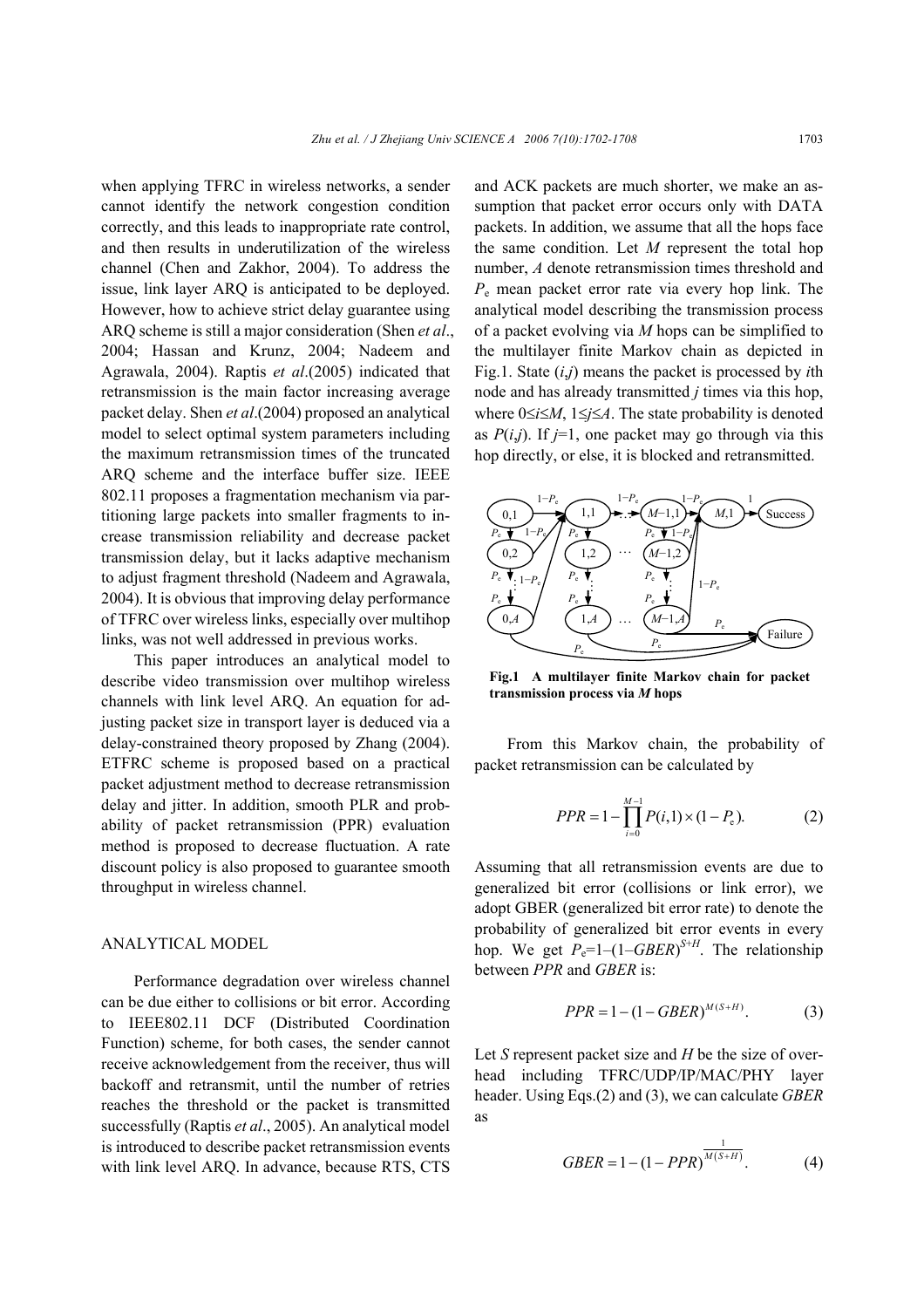DELAY-CONSTRAINED EQUATION FOR PACKET SIZE ADJUSTMENT

**Theorem 1** Let bandwidth be *BW* bps and generalized bit error rate of one hop be *GBER*. There exists an optimal payload size  $S^*$  for reliably transmitting video streaming frame via theoretical Gaussian wireless channel with the least frame delay, which can be depicted by

$$
S^* = \frac{-2}{M \ln(1 - GBER) \times \left[1 + \sqrt{1 - \frac{4}{MH \ln(1 - GBER)}}\right]}}.
$$
\n(5)

**Proof** If generalized bit error rate of *M* hops are *GBER*<sub>1</sub>, *GBER*<sub>2</sub>, ..., *GBER<sub>M</sub>* respectively, the probability for successfully transmitting a *K*-bit data packet without retransmission at any hop  $P_s$  is given by

$$
P_{s}=(1-GBER_{1})^{K}(1-GBER_{2})^{K}\cdots(1-GBER_{M})^{K}. (6)
$$

Supposing *GBER*1=*GBER*2=…=*GBERM*=*GBER*, we get

$$
P_{\rm s} = (1 - GBER)^{MK}.\tag{7}
$$

Let *I*-bit streaming media frame be partitioned into *F* fragments, so that the size of each packet *S* is *S=I/F* and that the overall size including packet size and overhead size *K* satisfies  $K=(1/F)+H$ . Then the probability for successfully transmitting *I*-bit streaming frame can be defined as

$$
P_{\rm s} = (1 - GBER)^{M(I/F + H)}.\t(8)
$$

Supposing packets are retransmitted independently of other packets, the aggregate of equivalent end-to-end retransmission times {*Ni*} is a sequence of independent and identically distributed random variables. The conditional probability that  $N_i = k$  can be described as

$$
P(N_i = k) = (1 - P_s)^{k-1} P_s,
$$
\n(9)

Hence, the expectation of  $N_i$  is computed by

$$
\overline{N} = \sum_{k} k \cdot P(k) = \sum_{k} k(1 - P_{s})^{k-1} P_{s} = P_{s}^{-1}.
$$
 (10)

Eq.(10) represents that each packet must successfully transmit  $\overline{N}$  times from end to end.

In wireless environment, end-to-end delay includes access delay, transmission delay and propagation delay, among which transmission delay can be decreased by packet fragmentation. Let end-to-end transmission delay be *d* as computed by

$$
d = \frac{I/F + H}{BW}.\tag{11}
$$

Then, the expectation of reliable transmission delay of *I*-bit frame can be described by

$$
D = F \cdot d \cdot \overline{N} = F \cdot d \cdot P_{s}^{-1}.
$$
 (12)

To minimize delay, we can first compute the derivative of *D* with respect to *F* as:

$$
\frac{\partial D}{\partial F} = \frac{1}{BW} \times \frac{H + (I + H \cdot F) \times [\ln(1 - GBER)] \cdot M \cdot I \cdot F^{-2}}{(1 - GBER)^{M(I/F + H)}}
$$
(13)

Letting ∂*D*/∂*F*=0 yields the following equation:

$$
H = -(I+H \cdot F) \times [\ln(1 - GBER)]M \cdot I \cdot F^{-2}
$$
  
\n
$$
\Rightarrow H \cdot F^2 + (M \cdot I^2 + M \cdot I \cdot H \cdot F) \times \ln(1 - GBER) = 0.
$$
\n(14)

The optimal packet number for least frame delay is solved from Eq.(14) and is expressed by

$$
F^* = -\frac{1}{2}I[\ln(1 - GBER)]
$$
  
\n
$$
\times \left[ M + \sqrt{M^2 - \frac{4M}{H\ln(1 - GBER)}} \right]
$$
  
\n
$$
= -\frac{1}{2}I \cdot M[\ln(1 - GBER)]
$$
  
\n
$$
\times \left[ 1 + \sqrt{1 - \frac{4}{H \cdot M\ln(1 - GBER)}} \right].
$$
 (15)

Finally, we have optimal packet  $S^*$  as: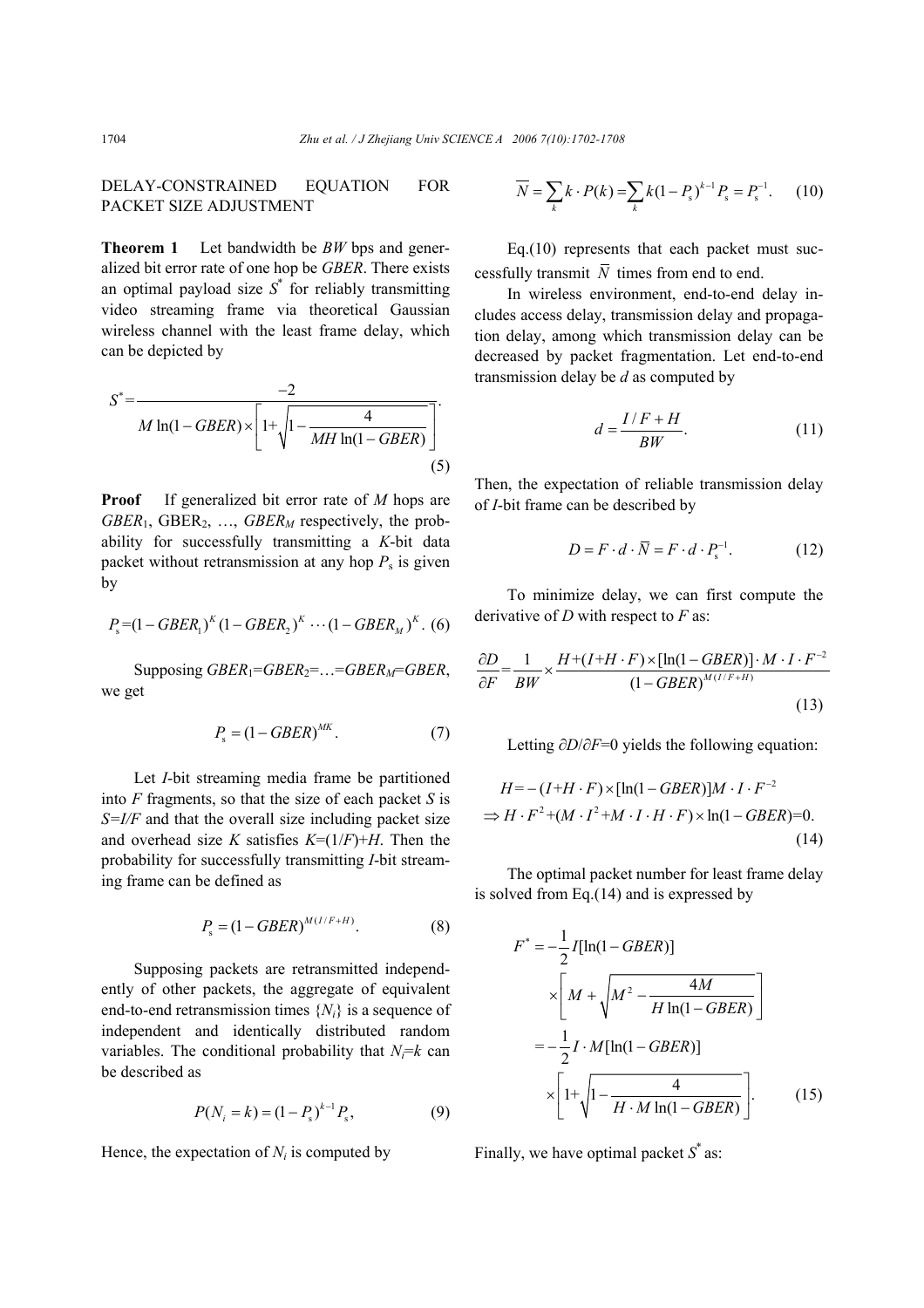$$
S^* = \frac{I}{F^*}
$$
  
= 
$$
\frac{-2}{M[\ln(1 - GBER)] \times \left[1 + \sqrt{1 - \frac{4}{H \cdot M \ln(1 - GBER)}}\right]}.
$$

The least end-to-end frame transmission delay, frame delay for short  $D^*$  is estimated by

$$
D^* = \frac{I}{(1 - GBER)^{M(S^* + H)}} \times \frac{1 + H/S^*}{BW}.
$$
 (16)

Thus, Theorem 1 is proved.

Eqs.(5), (15) and (16) express the least delay to guarantee reliable transmission for *I*-bit streaming frame and corresponding optimal packet size and optimal fragment number respectively. If hop number is 1 and the influence of content is ignored, *GBER* equals *BER* and the above equations are similar to those deduced by Zhang (2004). Since the optimal packet size is only determined by *GBER* when *M* and *H* are fixed, we can easily conclude from Theorem 1 that the packet size should adapt to the characteristic of generalized bit error rate. However, it is difficult to directly evaluate *GBER* by Eq.(4). As PPR reflects generalized bit error events, we adopt *PPR* to estimate *GBER* and get Lemma 1.

**Lemma 1** Supposing the probability of packet retransmission via theoretical Gaussian wireless channel is *PPR*, the evaluation of optimal packet size to reliably guarantee least frame delay at *i*th interval is estimated by

$$
S_{i} = -\frac{2K_{i-1}}{\left[\ln(1 - PPR_{i-1})\right] \times \left[1 + \sqrt{1 - \frac{4K_{i-1}}{H \ln(1 - PPR_{i-1})}}\right]},
$$
\n(17)

where *Ki*−1 expresses the overall packet size of the (*i*−1)th interval.

**Proof** Given packet size of last adjustment interval *Si*−1 and overhead size *H*, according to Eq.(3), *PPRi*<sup>−</sup><sup>1</sup> is computed by

$$
PPR_{i-1} = 1 - (1 - GBER_{i-1})^{M(S_{i-1} + H)}.
$$
 (18)

From the above equation, we have

$$
M \ln(1 - GBER_{i-1}) = \frac{\ln(1 - PPR_{i-1})}{S_{i-1} + H}.
$$
 (19)

By introducing Eq.(19) into Eq.(5), we can get

$$
S_{i} = -\frac{2(S_{i-1} + H)}{\left[\ln(1 - PPR_{i-1})\right] \times \left[1 + \sqrt{1 - \frac{4(S_{i-1} + H)}{H \ln(1 - PPR_{i-1})}}\right]}.
$$
\n(20)

Let  $K_{i-1} = S_{i-1} + H$  and then Eq.(17) is proved. **Theorem 2** If *GBER* is bounded and satisfies 0< *GBER*<sub>min</sub>≤*GBER*≤*GBER*<sub>max</sub> < 1, Eq.(17) is convergent. **Proof** From Eq.(17), we can get  $ln(1 - GBER_{max}) \le$ ln(1−*GBER*)≤ln(1−*GBER*min), which can be expressed as:

$$
C_0 \le \frac{\ln(1 - PPR)}{S + H} \le C_1 < 0,\tag{21}
$$

where  $C_0 = M \ln(1 - GBER_{\text{max}})$ ,  $C_1 = M \ln(1 - GBER_{\text{min}})$ . As  $C_0 \leq C_1 \leq 0$ , optimal packet size *S* satisfies the following inequation:

$$
S_{\min} = -\frac{2}{C_0 \times \left[1 + \sqrt{1 - \frac{4}{H \cdot C_0}}\right]} \leq S
$$
  

$$
\leq -\frac{2}{C_1 \times \left[1 + \sqrt{1 - \frac{4}{H \cdot C_1}}\right]} = S_{\max}.
$$
 (22)

Therefore *S* is bounded. According to the above analysis, we can also get  $S_1 < S_2$  when  $GBER_1 > GBER_2$ . It namely indicates that Eq.(17) has monotonicity. Thus, Eq.(17) is convergent.

#### ETFRC SCHEME AND IMPLEMENTATION

Using Eqs.(1) and (17), we construct ETFRC scheme, which includes sender functionality on server and receiver functionality on client. The two functionalities can cooperate with each other to implement reliable rate control. The overall operation consists of two sequential periods, i.e., probe period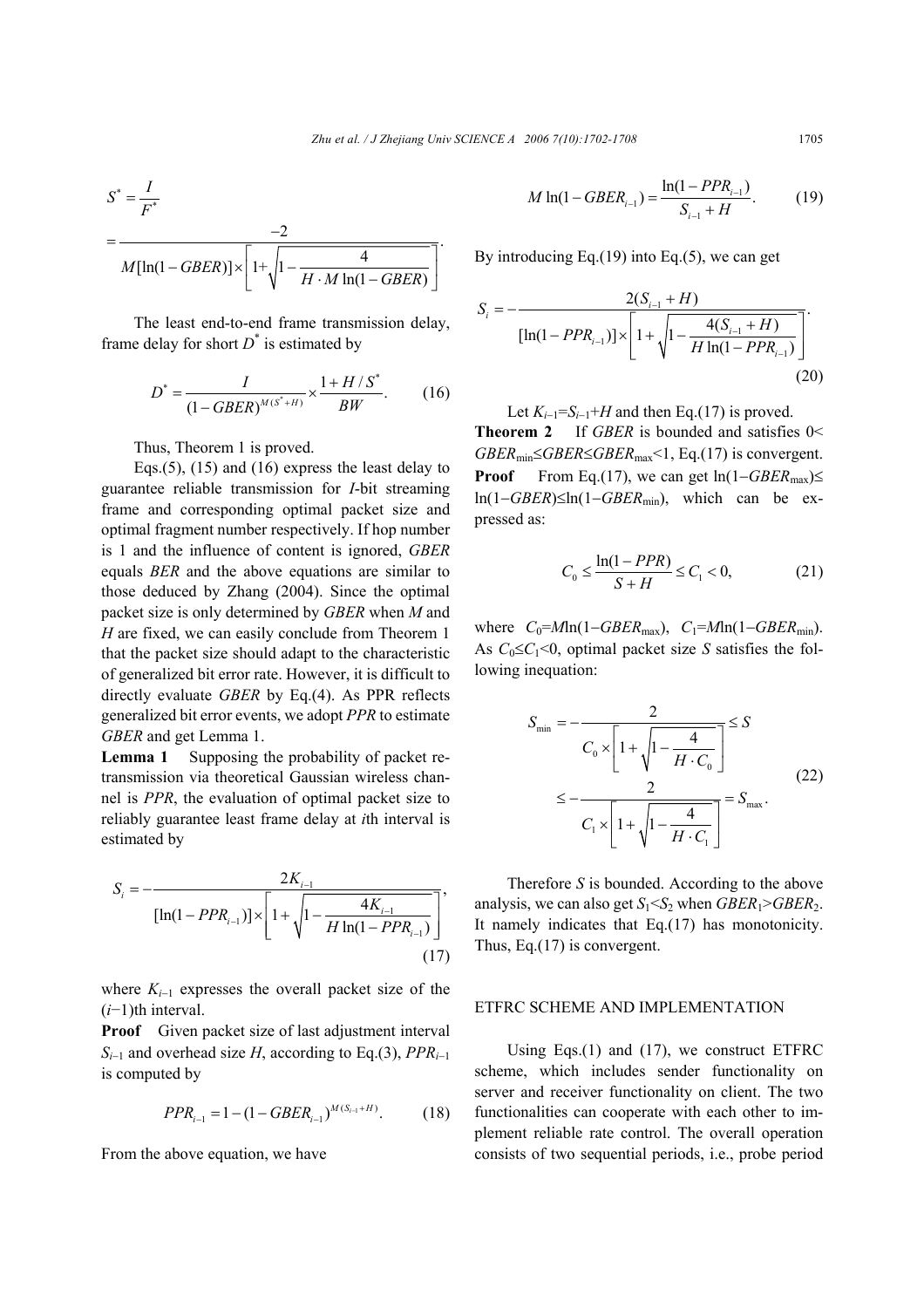and steady period, which is basically similar to TFRC. We pay attention to the second period. Our work includes 4 parts:

(1) The first part is modifying data structure of ACK packet by adding a PPR report field.

(2) The second part is adopting smooth PLR and PPR evaluation method to decrease fluctuations. The method introduces a weighted factor  $\lambda = 2^{-5}$ , and defines exponential average value  $\overline{P}$  to replace the statistical value  $P_i$  of PLR and PPR as follows:

$$
\overline{P}_i = (1 - \lambda)\overline{P}_{i-1} + \lambda P_i.
$$
 (23)

(3) The third part is to guarantee smooth throughput in wireless channel. We define a discount factor  $\rho_i$ =1−*PRR*<sub>*i*−1</sub>. We have sending rate as

$$
R_i' = R_i \rho_i. \tag{24}
$$

(4) The fourth part is packet fragment mechanism. Let initial packet size  $S_0$ =1000 bytes. At the same time, in order to compare with TFRC, 1000 bytes is set to be the packet size threshold. If sender gets *PRRi* from ACK, it computes packet size *Si* according to Eq.(17). Subsequently, a practical packet fragment method is adopted as follows:

(1) Set packet size *S*∈*Γ* and aggregate  $\Gamma = \{S_1, S_2, \ldots, S_n\}$  $S_2, \ldots, S_k$ . Let *K* be an integer from 1 to 11 and  $S_1$ = 100,  $S_{11}$ =1000. The step for adjusting *S* is 100 bytes;

(2) If  $S_i \geq S_0$ , then  $S_i = S_0$ ; otherwise, if  $S_i \in [S_K,$  $S_{K+1}$ ,  $S_{K}$ ,  $S_{K+1} \in \Gamma$ , then  $S_i = S_{K}$ .

The ETFRC procedure is as follows:

(1) Receiver evaluates *PLR*, *PPR* and feeds them back to sender.

(2) Sender gets *ACK* and estimates *RTT* and available rate using Eq.(1);

(3) Sender discounts sending rate according to  $\rho$ and gets the practical sending rate;

(4) Sender determines packet size and sending interval via the above packet fragment mechanism.

#### PERFORMANCE EVALUATION

The simulation scenario is set as shown in Fig.2, which includes 15 wireless nodes, server node *S* and routing node *R* with two TCP sources and sink nodes. The wireless nodes access the wired network via base station node *BS*. There are 3 lines of nodes. Each line contains 5 mobile nodes. The horizontal distance of each adjacent node in a line is 150 m. The vertical distance of top line to middle line and middle line to bottom line is 200 m and 150 m, respectively. In wireless links, we adopt 802.11 as typical MAC type and adopt DSDV routing protocol. We also add wireless transmission interference simulating program to ns2.26. Default packet size is 1000 bytes. IEEE802.11 parameters adopt defaults in ns2.26. The size of overhead is 134 bytes including 8-byte UDP header, 20-byte IP head, 58-byte MAC and PHY header, and ETFRC header. The size of frame I is 3000 bytes.

#### **Theoretical results**

Let bandwidth be 1 Mbps and *GBER* change from  $10^{-7}$  to  $10^{-4}$ . Theoretical results of optimal packet size and relative improvement ratio (RIR) of frame delay relative to TFRC with fixed packet size are shown in Figs.3a and 3b, respectively. *X*-coordinate represents setting *GBER* using scientific notation; *Y*-coordinate expresses theoretical results.

Fig.3a shows optimal packet size decreases with increasing hop number and *GBER*. As shown in Fig.3b, frame delay can effectively dispense with using our packet fragment method, especially when *GBER* is larger than  $5 \times 10^{-6}$ . In the following simulation, we mainly test ETFRC performance at high bit error rate  $(10^{-5} \sim 10^{-4})$ .

#### **Simulation results**

A good transport protocol for streaming delivery must have high goodput, low frame delay and frame jitter with good fairness. Two types of fairness including homogeneous and heterogeneous fairness

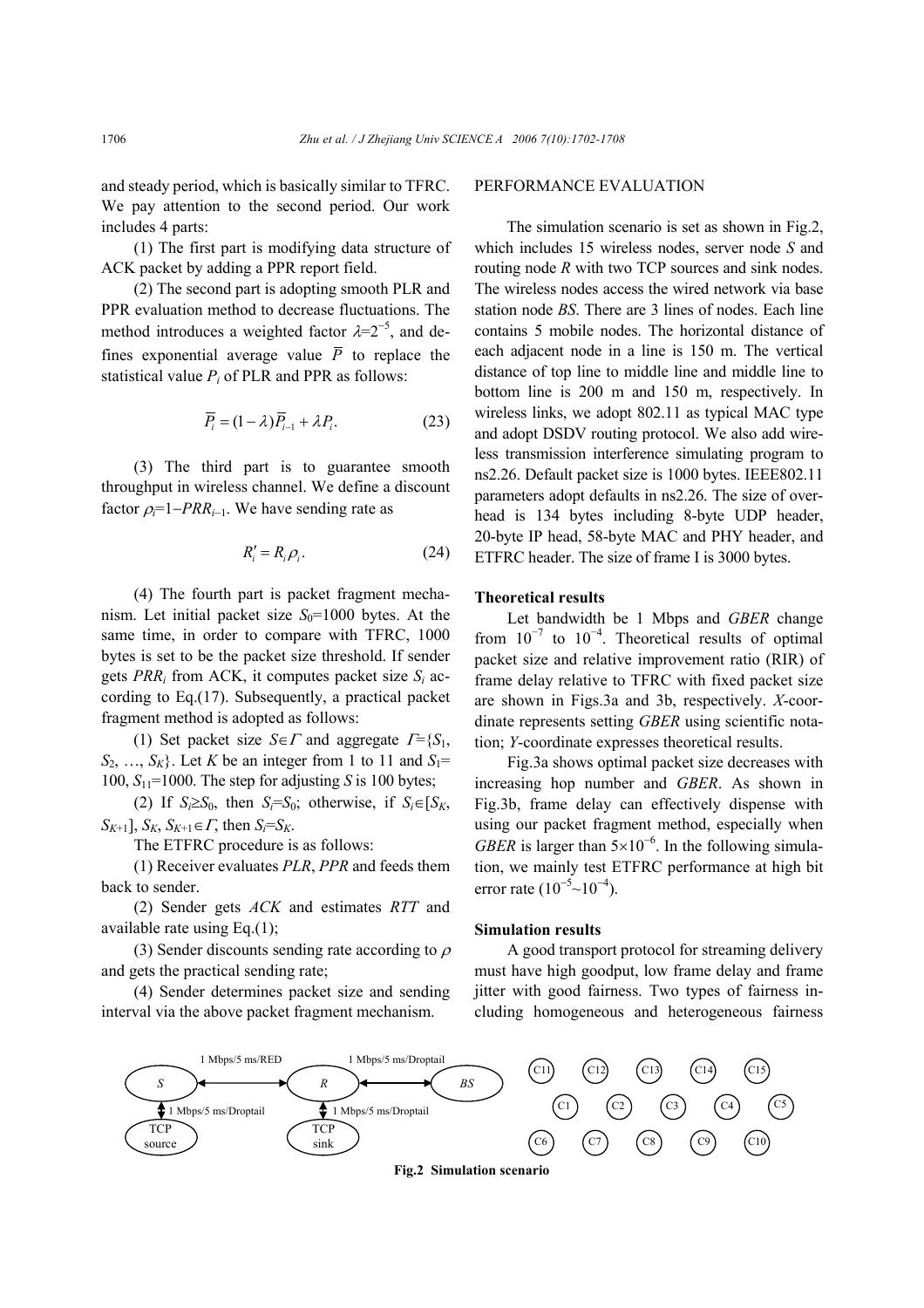must be examined. To evaluate fairness of two flows at a given time scale, we adopt equivalence function as defined by Floyed *et al*.(2000). The value is named as fairness ratio in this paper, and is between 0 and 1. The closer it is to 1, the more "equivalent" the two flows are.

Firstly, let *BER* be  $10^{-5}$ ,  $5 \times 10^{-5}$  and  $10^{-4}$ , respectively. Judging from the definition of GBER, it can be concluded that the value of *GBER* is greater than *BER*. Comparisons of ETFRC and TFRC during 400 s simulations are shown in Figs.4~6. From Fig.4a, *PLR* is dropped obviously when using ETFRC, especially when  $BER$  is  $10^{-4}$ . As shown in Fig.4b, when *BER* is  $10^{-5}$  or  $5 \times 10^{-5}$ , the two schemes get approximate goodput. When *BER* is 10<sup>-4</sup>, improved ratios are 211.94%, 1267%, 2700%, 1625% and 3100% respectively. Fig.5 shows comparison of relative improvement ratio of average frame delay and average frame

jitter using ETFRC relative to TFRC with different BER settings. From Fig.5, we can conclude that average frame delay and frame jitters are basically dropped more and more with increasing *BER*.

Secondly, this paper compares homogeneous fairness of ETFRC with that of TFRC as shown in Fig.6a when sender delivers the same type of traffic to two receivers with the same hop number. Basically, with different hop numbers and BER settings, homogeneous fairness ratio of ETFRC is better than TFRC.

Finally, Fig.6b shows comparison of heterogeneous fairness of ETFRC and TFRC with TCP flow. It can be concluded that values of fairness ratio decreased with increasing hop number and *BER*. When hop number is larger than 2, the fairness ratio of ETFRC is basically better than that of TFRC, especially when  $BER=10^{-4}$ .



**Fig.3 Theoretical result of (a) Packet size adjustment; (b) Relative improvement ratio of frame delay** 



**Fig.4 Comparison of (a) PLR with different BER settings; (b) Goodput with different BER settings**